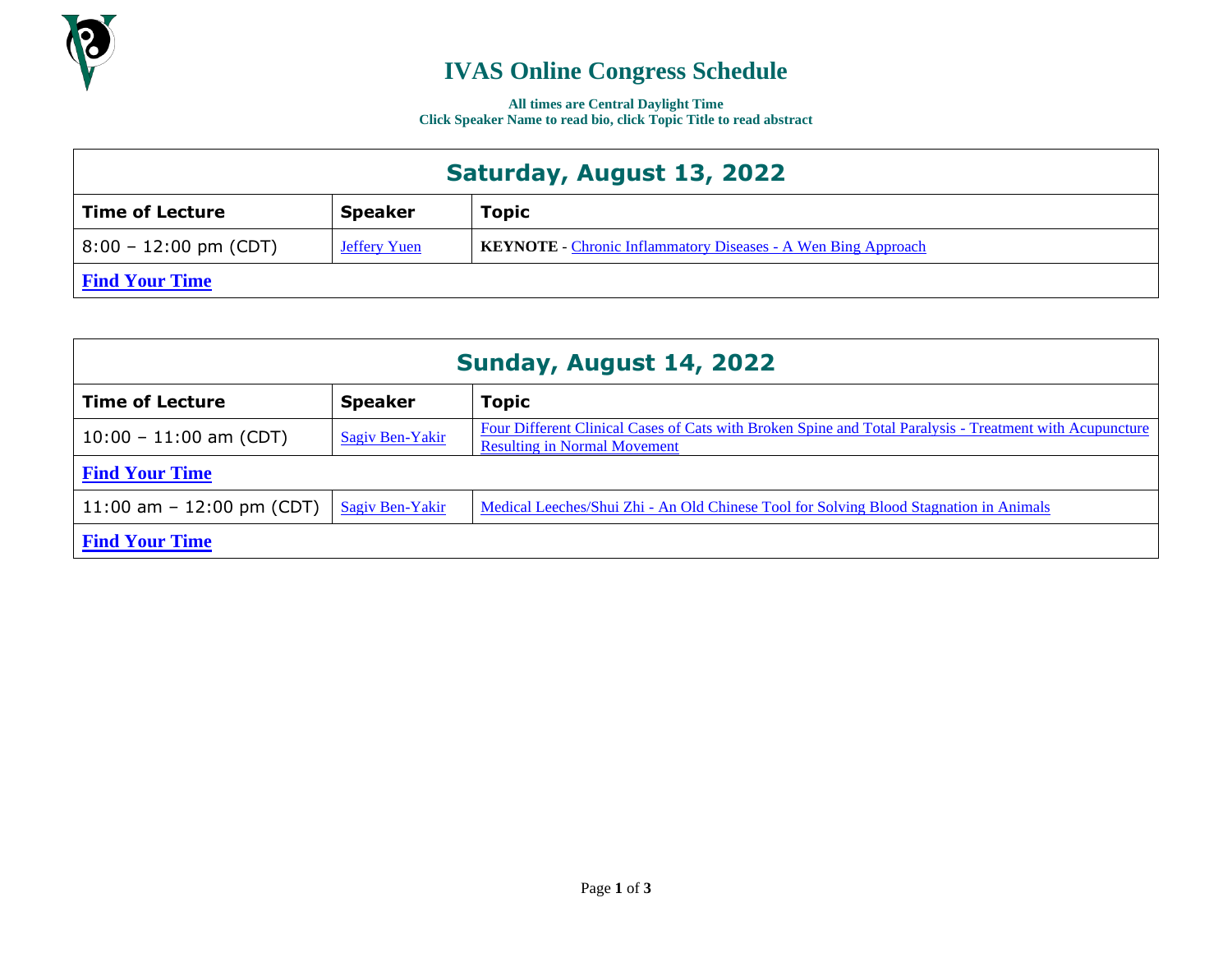

## **IVAS Online Congress Schedule**

**All times are Central Daylight Time Click Speaker Name to read bio, click Topic Title to read abstract**

| Saturday, August 20, 2022   |                    |                                                                              |  |
|-----------------------------|--------------------|------------------------------------------------------------------------------|--|
| <b>Time of Lecture</b>      | <b>Speaker</b>     | <b>Topic</b>                                                                 |  |
| 11:00 am $-$ 12:00 pm (CDT) | Michelle Schraeder | Cancer Cases Approached via TCM                                              |  |
| <b>Find Your Time</b>       |                    |                                                                              |  |
| $12:00 - 1:00$ pm (CDT)     | Michelle Schraeder | Power Mushrooms: The Supportive Power of Japanese and other Mushrooms        |  |
| <b>Find Your Time</b>       |                    |                                                                              |  |
| $1:00 - 2:00$ pm (CDT)      | <b>Beth Innis</b>  | Canine and Feline Uses of Acupuncture and Alternative Therapies in Dentistry |  |
| <b>Find Your Time</b>       |                    |                                                                              |  |

| Sunday, August 21, 2022 |                     |                                                                                                                                 |
|-------------------------|---------------------|---------------------------------------------------------------------------------------------------------------------------------|
| <b>Time of Lecture</b>  | <b>Speaker</b>      | <b>Topic</b>                                                                                                                    |
| $6:00 - 7:00$ pm (CDT)  | <b>Garry Bright</b> | Diagnose and Heal the Energy Pattern of a Sick Patient Like a Master                                                            |
| <b>Find Your Time</b>   |                     |                                                                                                                                 |
| $7:00 - 8:00$ pm (CDT)  | <b>Garry Bright</b> | <u>Switching Off the allergy Signal in Patients Where the Allergen Cannot be Avoided – Case Report of 50</u><br><b>Patients</b> |
| <b>Find Your Time</b>   |                     |                                                                                                                                 |